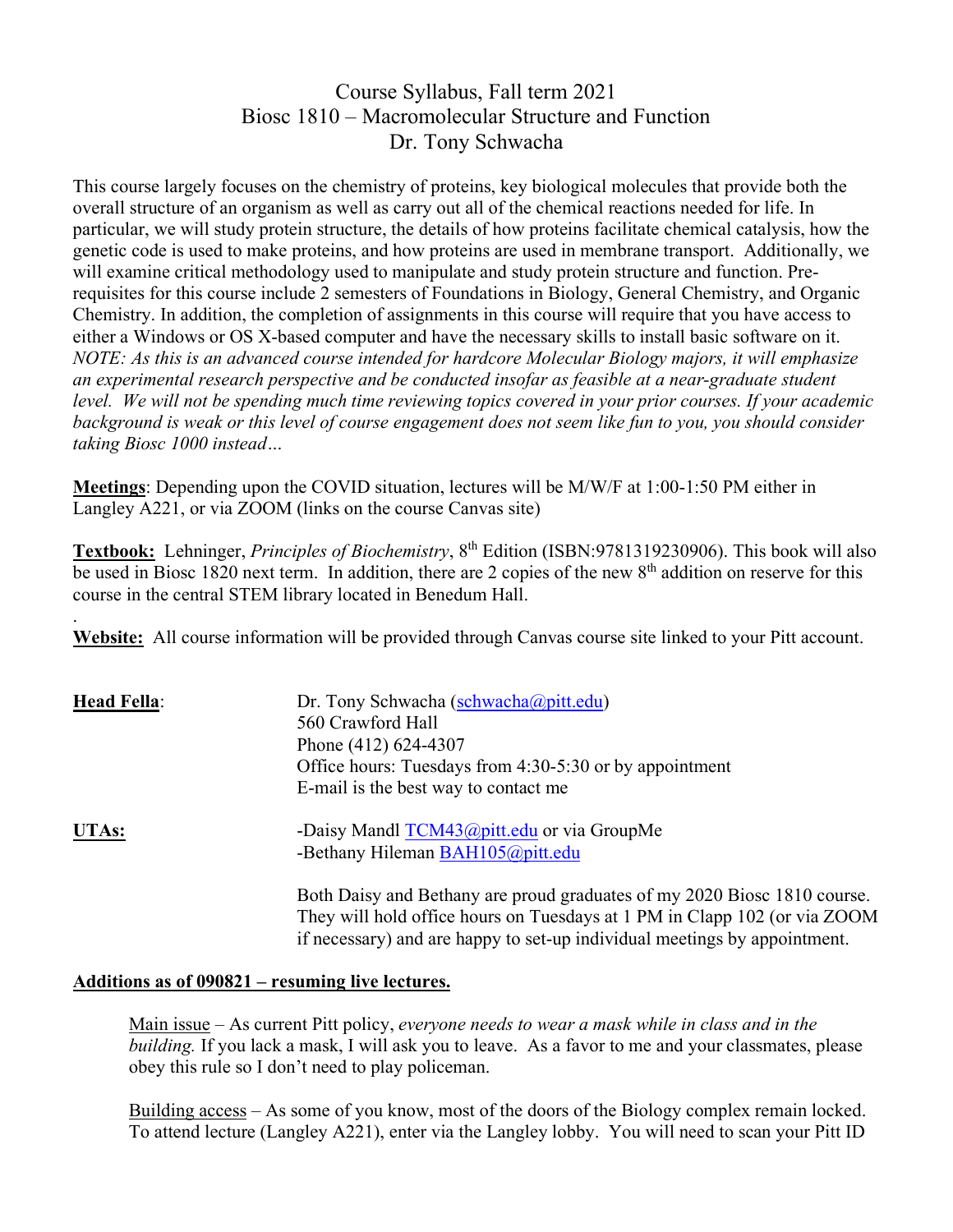card and must have a mask on. Security guards in the lobby will check and enforce these issues. To reduce congestion and promote better social distancing, please enter lecture in the front of class at the bottom level and leave lecture from the back of class at the top level.

Course issues – We will resume live lectures on Monday September 13th, and it is the University's intention to discontinue remote teaching at this time. However, I currently plan to continue recording lectures and posting the links on our site so that you can access them if you have COVID and need to stay home. Note however that these recordings are NOT meant as a substitute for routinely attending class (see below). For lecture recording I will need to bring a large Departmentendorsed webcam to class, and given this additional complication I do not know how well the recording process will work. For at least the foreseeable future, we plan to hold recitations and office hours via ZOOM using the links listed in Canvas.

Prior to COVID, I would usually have the lecture Powerpoint slides pre-printed for you as a handout and distribute them to the class at the start of lecture. However, since I will be lugging around the webcam (as well as my laptop), I will not be able to bring a big pile of lecture handouts to class. As the lecture notes are available on our Canvas site, please print them out before class and bring them with you if you wish to take notes on them.

Attendance issues – This course is designed to function fully in-person beginning September 13. Requests for remote attendance will not be reviewed by myself or the department. If you believe you have a qualifying disability that prevents you from attending in-person instruction this semester, *please contact Disability Resources and Services.* If you are quarantined due to COVID-19, you may temporarily participate remotely by providing documentation. Under either of these circumstances, you may elect to preserve your privacy by not using video and by identifying yourself in Zoom using your initials or an alias that you have shared with me.

**Lectures and recitations:** As much as possible I plan to record the lectures and post the corresponding links on our Canvas course site. We however plan to hold recitations via ZOOM. All course material and information will be posted on the Canvas site for the course. If the COVID risk level increases and the University falls back to an elevated risk posture, we will revert to a Zoom-based format.

Generally, the Powerpoint presentations will be available on Canvas prior to the corresponding lectures so that you can review the lecture material in advance; however, these notes are intentionally incomplete and it is your responsibility to attend lecture and complete the remaining information. In addition, most meetings will have assigned readings and sample problems either from the book or from handouts provided in Canvas. The answers to the problems are either in the back of the book or will be posted on Canvas. Except for the 2 graded problem sets (more below), the problems posted for each lecture are to help prepare you for quizzes/exams and will NOT be graded or collected.

Daisy and Bethany will be holding recitations on Thursday evenings at 8 PM via ZOOM (I will provide Zoom links in our canvas site). Provisionally, these recitations will go over the week's assigned problems or address questions on lecture material. Recitations are a strongly recommended part of this course and a small part of your grade will be based upon your attendance (more below).

**Note: This course rapidly covers an unusually large amount of material. To be successful, you will need to actively expend considerable effort to keep up with the lectures and assigned readings and problems. Continually review your notes, attend office hours as needed, and participate during recitations.** 

**Problem sets.** To provide hands-on opportunity to analyze either real scientific data or design recombinant DNA constructs, you will be assigned two graded problems sets. Each of them will require quite a bit of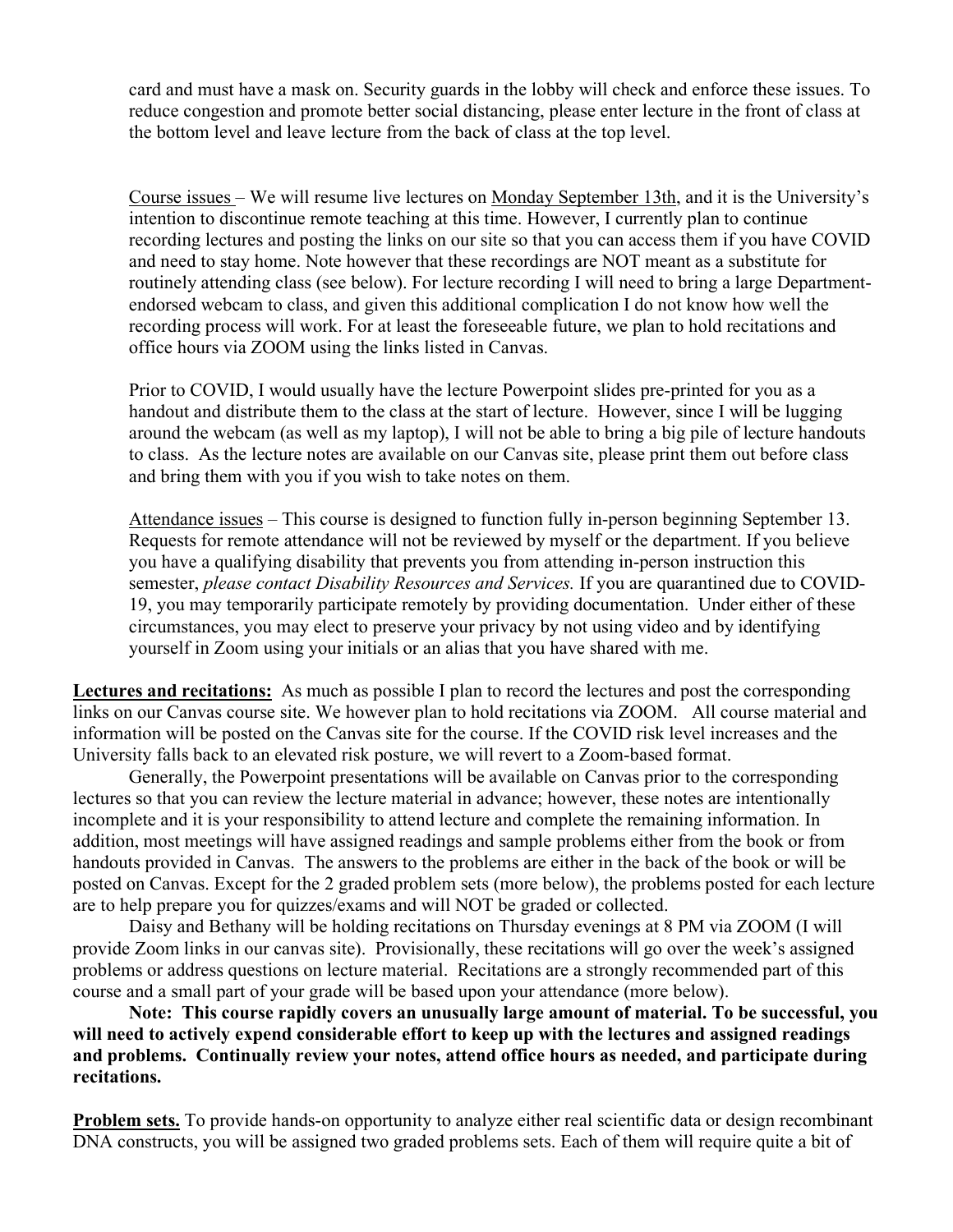computer work and you will have 2 weeks to complete each of them. The first problem set will require OS X/Windows software available for free through Pitt (GraphPad Prism), while the second will largely use free software available on the internet. Both problem sets are meant to be challenging. I will be providing you with basic information and the overall goal of these problem sets, but not necessarily with all the little details that you will need for successful completion. You are expected to do a little thinking on your own. To assist you, the problem sets will be a group project, and I will open a Discussion board on Canvas so that you can help one another (The UTAs will also be monitoring the Discussion board and will be assisting as needed). Note that although it will be possible for some of you to complete these assignments by depending upon the kindness and brains of your colleagues, these problem sets are meant as practice for questions that you can expect to see on either the midterm or final exam…

**Exams and Grades**: Your final grade will be determined by your grades by 3 quizzes, 2 problem sets, a midterm, and a final exam. There will be 4 hourly in-class quizzes that will be administered throughout the course; the lowest of these quizzes will be dropped from your final score. In addition, there are 2 problem sets (on protein/ligand binding, and recombinant DNA techniques) that you will also need to turn in. Seventy percent of you grade will come from the midterm and final exam. The Midterm will cover the first half of the course (the nitty-gritties of protein structure, function, and kinetics). The final is NOT cumulative and will only cover the second half of the course (nucleic acids, the central dogma, lipids and membranes, and bio-signaling).

### *Note that this course has no options for any extra credit.*

However, if your final score teeters between two grades, special consideration will be shown to those who participate in the course. Normally, I set the final grade cutoffs and enforce them with no "rounding". The UTAs will be keeping track of your attendance during recitation and office hours. *For those who attend at least 3 recitations/UTA office hours in the first part of the course (prior to the midterm) as well as 3 such meetings in the second half of the course (prior to the final), should your final grade fall with 2% of the wrong side of a cutoff, I'll round your grade up to the next level.* 

Your final grade will be determined by your total points earned for the semester. A total of 500 points are possible using the following criteria:

| Criteria                               | <b>Total Possible</b> |
|----------------------------------------|-----------------------|
| Top three quiz scores (out of 4 total) | 75 points total       |
| 2 problem sets                         | 80 points total       |
| Midterm                                | 170 points            |
| Final exam                             | 175 points            |
| <b>Total</b>                           | 500 points            |

The following grading scale will be used:

| $92 - 100\%$ |      |
|--------------|------|
| $90 - 91\%$  |      |
| $88 - 89\%$  | $B+$ |
| $82 - 87%$   | B    |
| $80-81\%$    |      |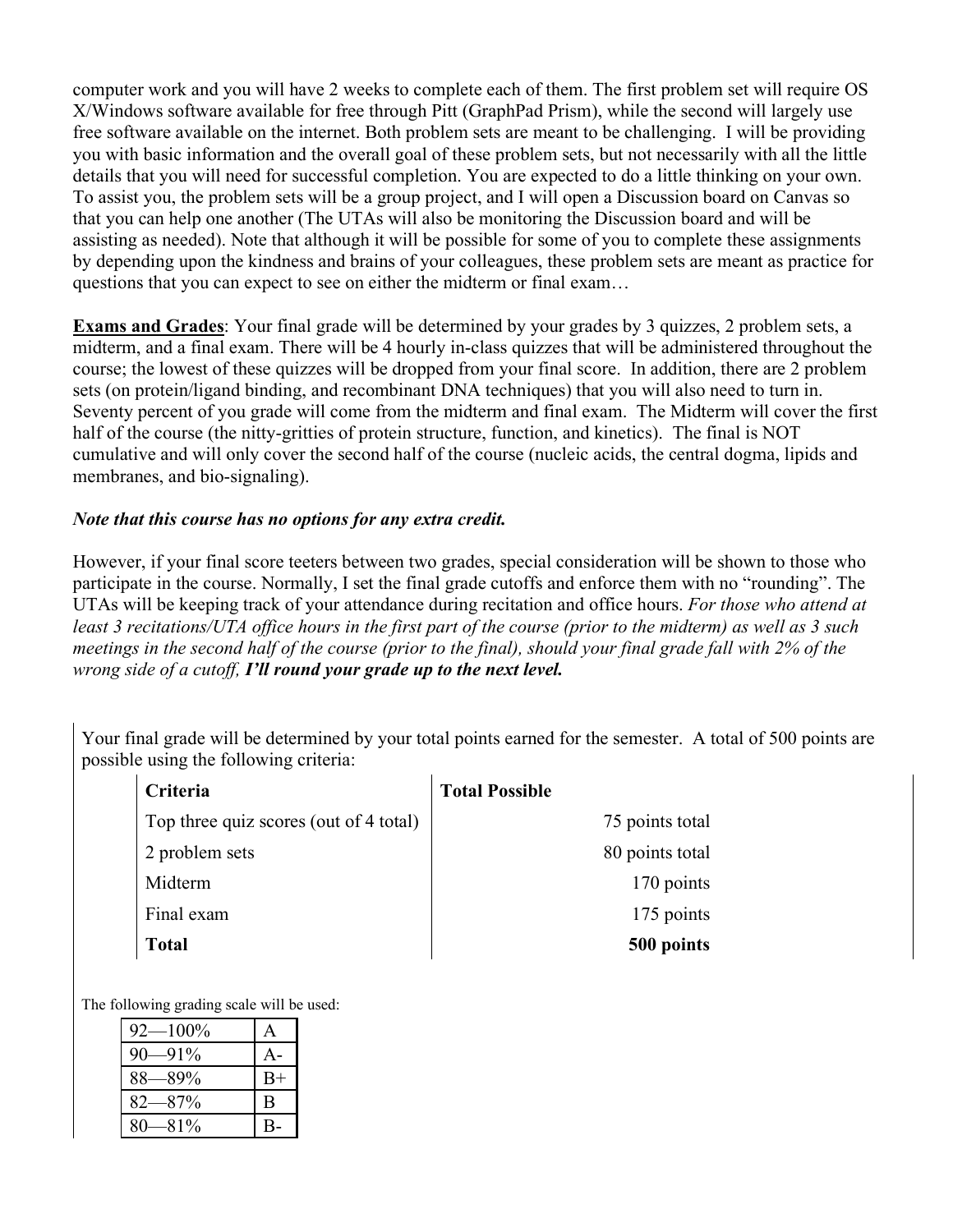| $78 - 79%$    | $C+$         |
|---------------|--------------|
| $72 - 77%$    | $\mathsf{C}$ |
| $70 - 71\%$   | C-           |
| $68 - 69\%$   | D+           |
| $62 - 67%$    | D            |
| 60—61%        |              |
| 59% and below | F            |

I do not have a set percentage for an A+, though I do sometimes give the grade. *If needed, I will move grade boundaries down ("curve").* **Any curve will only help you and will not penalize you compared to the straight grading scale.** 



**Tests and Test Details:** Quizzes and exams will be conducted *during the scheduled lecture time* (an alternative time maybe arranged if you have a very good excuse). You may request a regrade of any portion of a test by submitting it to me, along with a clear explanation of the relevant problem and your justification for the regrade, within three days from when you receive your test grade. Please be aware that your entire test may be reevaluated and any question that was graded incorrectly (in your favor) may also be regraded resulting in

points deducted from your total.

As the lowest quiz grade is dropped, there are NO MAKE-UPS FOR THE QUIZZES AND NO OPTIONS FOR EXTRA CREDIT. If you miss a quiz, it will be counted as your lowest quiz grade and be dropped. If you miss more than 1 quiz, you will receive a "0" that will be averaged into the rest of your quiz grade. In contrast, there will be a make-up Midterm and Final exam for those with an excused absence (written proof from your doctor). If the final exam is missed, you will receive a "G" grade that will be converted into a letter grade once the make-up final is completed.

**Internet and Computers:** For this course in general and to complete the two problem sets in particular, it is absolutely essential that you have a working computer that is WiFi/internet capable and is compatible with Apple or Windows applications. In addition, it is expected that you are able to access posted course information on Canvas, have the ability to download and fill in Word documents, convert them to PDFs, and upload them using appropriate links in the course Canvas site.

### **Standard University Disclaimers:**

Academic Integrity. Cheating/plagiarism will not be tolerated. Students suspected of violating the University of Pittsburgh Policy on Academic Integrity, noted below (\*\*), will be required to participate in the outlined procedural process as initiated by the instructor. A minimum sanction of a zero score for a quiz, exam, or paper will be imposed.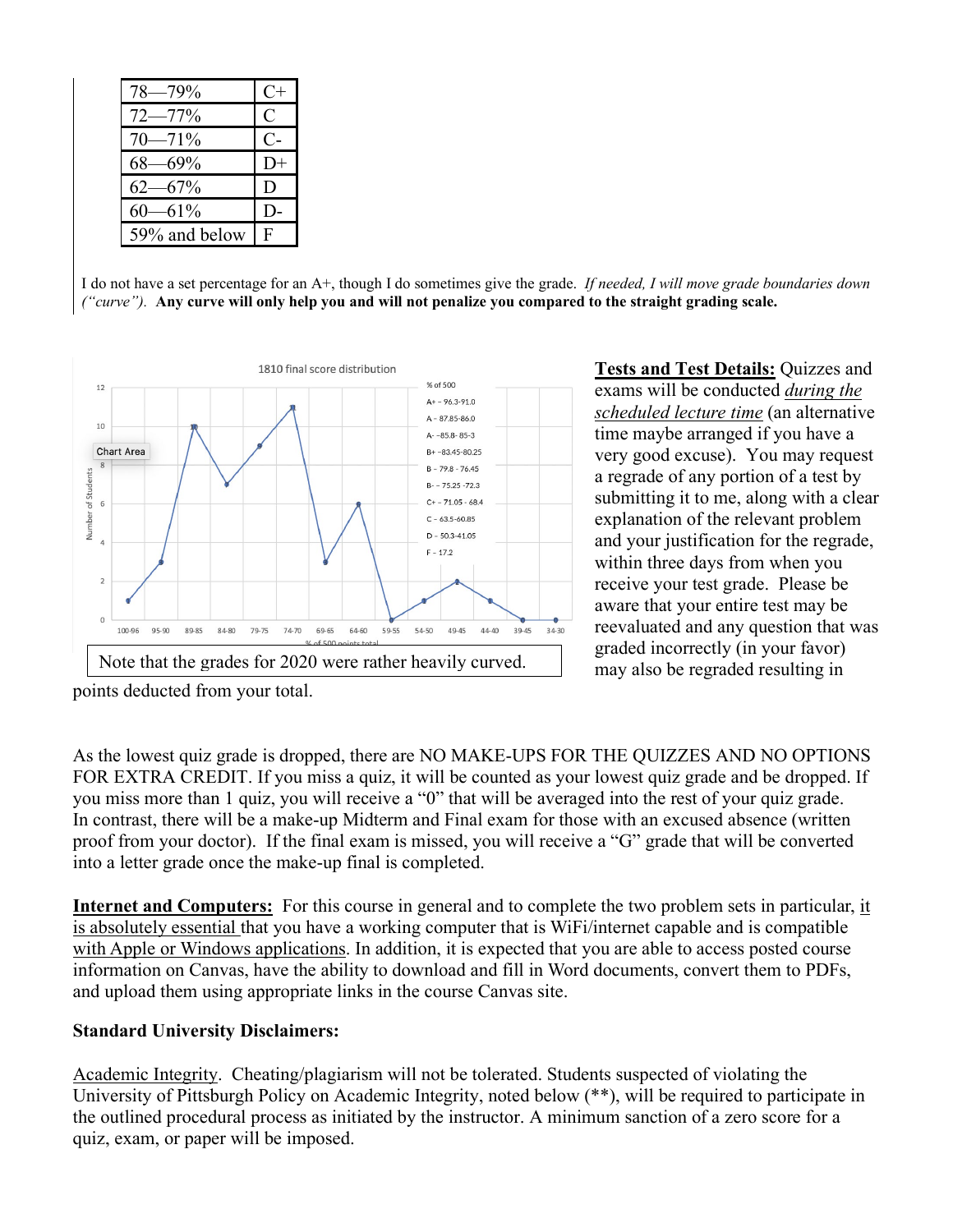\*\* The integrity of the academic process requires fair and impartial evaluation on the part of faculty and honest academic conduct on the part of students. To this end, students are expected to conduct themselves at a high level of responsibility in the fulfillment of the course of their study. It is the corresponding responsibility of faculty to make clear to students those standards by which students will be evaluated, and the resources permissible for use by students during the course of their study and evaluation. The educational process is perceived as a joint faculty-student enterprise that will perforce involve professional judgment by faculty and may involve—without penalty—reasoned exception by students to the data or views offered by faculty. Senate Committee on Tenure and Academic Freedom, February 1974

Disability Resources. If you have a disability for which you are or may be requesting an accommodation, you are encouraged to contact both your instructor and the Office of Disability Resources and Services, 140 William Pitt Union, 412-648-7890/412-624-3346 (Fax), *as early as possible in the term*. Disability Resources and Services will verify your disability and determine reasonable accommodations for this course. For more information, visit [www.studentaffairs.pitt.edu/drsabout.](http://www.studentaffairs.pitt.edu/drsabout)

E-mail Communication. Each student is issued a University e-mail address [\(username@pitt.edu\)](mailto:username@pitt.edu) upon admittance. This e-mail address may be used by the University for official communication with students. *Students are expected to read e-mail sent to this account on a regular basis.* Failure to read and react to University communications in a timely manner does not absolve the student from knowing and complying with the content of the communications. The University provides an e-mail forwarding service that allows students to read their e-mail via other service providers (e.g., Hotmail, AOL, Yahoo). Students that choose to forward their e-mail from their pitt.edu address to another address do so at their own risk. If e-mail is lost as a result of forwarding, it does not absolve the student from responding to official communications sent to their University e-mail address. To forward e-mail sent to your University account, go to [http://accounts.pitt.edu,](http://accounts.pitt.edu/) log into your account, click on **Edit Forwarding Addresses**, and follow the instructions on the page. Be sure to log out of your account when you have finished. (For the full E-mail Communication Policy, go to [www.bc.pitt.edu/policies/policy/09/09-10-01.html.](http://www.bc.pitt.edu/policies/policy/09/09-10-01.html))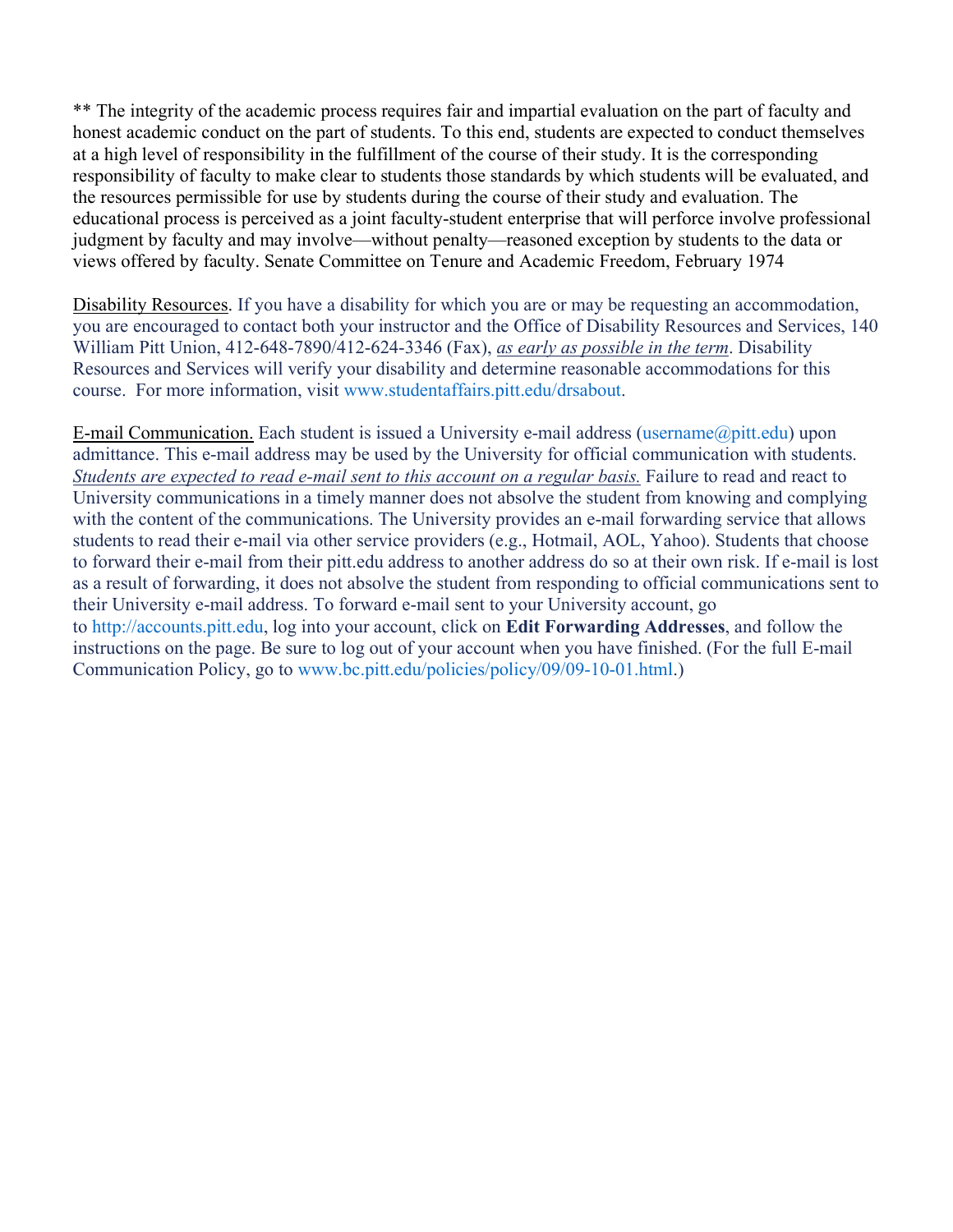## **Biosci 1810 Tentative Course Schedule Fall 2021**

| Week $1$ – Proteins: an introduction |                                |                                                                                             | Lecture readings/problems               |  |  |
|--------------------------------------|--------------------------------|---------------------------------------------------------------------------------------------|-----------------------------------------|--|--|
| $\overline{F}$                       | 8/27                           | Term overview – Key course concepts                                                         | Chap. 1.2 and 1.3: problems 1-7,1-      |  |  |
|                                      |                                |                                                                                             | $8, 1-11, 1-12, 1-14, 1-15, 1-23$       |  |  |
|                                      |                                | Week 2 -water, weak interactions, pH and buffers amino acids, and protein primary structure |                                         |  |  |
| M                                    | 8/30                           | Water, Weak interactions, acids/bases and                                                   | Chap 2.1-2.3/problems 2-4, 2-6, 2-10,   |  |  |
|                                      |                                | buffers                                                                                     | 2-11, 2-12, 2-13, 2-15                  |  |  |
| W                                    | 9/1                            | Solving buffer problems with the                                                            | Chap 2.3 /problems 2-16, 2-20, 2-21,    |  |  |
|                                      |                                | Henderson-Hasselbalch equation                                                              | 2-22, 2-23, 2-24, 2-25, 2-26, 2-27, 2-  |  |  |
|                                      |                                |                                                                                             | $32, 2 - 35$                            |  |  |
| $\mathbf{F}$                         | 9/3                            | Amino acids and peptides, protein                                                           | Chap. 3.1-3.4/problems 3-3, 3-5, 3-8,   |  |  |
|                                      |                                | primary structure & determination                                                           | $3-13, 3-20, 3-22, 3-26$                |  |  |
|                                      |                                | Week 3 - Protein purification and higher order structure                                    |                                         |  |  |
| M                                    | 9/6                            | Labor Day – no class                                                                        |                                         |  |  |
| W                                    | 9/8                            | Protein purification                                                                        | Chap 3.3, 3.4/problems 3-6, 3-10, 3-    |  |  |
|                                      |                                |                                                                                             | 12, 3-14, 3-15, 3-16, 3-17, 3-18, 3-19, |  |  |
|                                      |                                |                                                                                             | $3 - 25$                                |  |  |
| ${\bf F}$                            | 9/10                           | Protein secondary, tertiary, and quaternary                                                 | Chap 4.1-4.4/problems 4-1, 4-2, 4-4,    |  |  |
|                                      |                                | structure                                                                                   | $4-5, 4-7, 4-8, 4-11, 4-12, 4-18$       |  |  |
|                                      |                                | Week 4 – Proteins: protein folding and structure determination I                            |                                         |  |  |
| M                                    | 9/13                           | Protein folding and modification                                                            | Chap. 4.4, no problems                  |  |  |
| W                                    | 9/15                           | Basic structure determination $-$ X-ray                                                     | Chap $4.5/ 4-15, 4-16$                  |  |  |
|                                      |                                | crystallography and electron microscopy                                                     |                                         |  |  |
| $\overline{F}$                       | 9/17                           |                                                                                             | Quiz 1 (lectures 8/27-9/13)             |  |  |
|                                      |                                | Week $5 -$ Ligand binding and cooperativity                                                 |                                         |  |  |
| M                                    | 9/20                           | Protein cooperativity and ligand binding -                                                  | Chap 5.1/ problems 5-1, 5-2, 5-3, 5-4,  |  |  |
|                                      |                                | hemoglobin and myoglobin                                                                    | 5-5, 5-7, 5-8, 5-9, 5-10, 5-11          |  |  |
| W                                    | 9/22                           | Immunoglobulins and motor proteins                                                          | Chap. 5.2, 5.3/Problems 5-12, 5-13, 5-  |  |  |
|                                      |                                |                                                                                             | $14, 5-15, 5-16$                        |  |  |
| $\overline{F}$                       | 9/24                           | protein-ligand assays and analysis                                                          | Problem set 1                           |  |  |
|                                      |                                | Week $6$ – protein kinetics and active site function                                        |                                         |  |  |
| M                                    | 9/27                           | Working protein binding problems                                                            | Review session                          |  |  |
| W                                    | 9/29                           | Catalytic power and specificity of                                                          | Chap. 6.1, 6.2/problems 6-1, 6-2, 6-3,  |  |  |
|                                      |                                | enzymes                                                                                     | $6-4, 6-5, 6-6$                         |  |  |
| $\mathbf{F}$                         | 10/1                           | Enzyme kinetics - Michaelis-Menten,                                                         | Chap. 6.3/problems 6-7, 6-8, 6-9, 6-    |  |  |
|                                      |                                | steady state, kcat, Km, kcat/Km                                                             | $10, 6 - 11, 6 - 14, 6 - 16$            |  |  |
|                                      |                                |                                                                                             | <b>Problem set 1 DUE 5 PM</b>           |  |  |
|                                      |                                | Week 7 – Inhibition, protein reaction mechanisms and regulation                             |                                         |  |  |
| M                                    | 10/4                           | Reversible inhibition, transition state                                                     | Chap 6.3 /Problems 6-12, 6-13, 6-15,    |  |  |
|                                      |                                | analogs, competitive and uncompetitive                                                      | $6-18, 6-20$                            |  |  |
| W                                    | 10/6                           | Examples of enzymatic reactions                                                             | Chap. 6.4/ problems 6-19, 6-25          |  |  |
| F                                    | 10/8                           | Regulatory enzymes and allostery                                                            | Chap. $6.5/$ no problems                |  |  |
|                                      | Week $8 -$ More kinetics       |                                                                                             |                                         |  |  |
| M                                    | 10/11                          | Working kinetic problems                                                                    | Review session                          |  |  |
| W                                    | 10/13                          |                                                                                             | Quiz 2 (lectures 9/29-10/11)            |  |  |
| ${\bf F}$                            | 10/15                          | Fall break no class                                                                         |                                         |  |  |
|                                      |                                |                                                                                             |                                         |  |  |
|                                      | Week 9 - prep for Midterm Exam |                                                                                             |                                         |  |  |